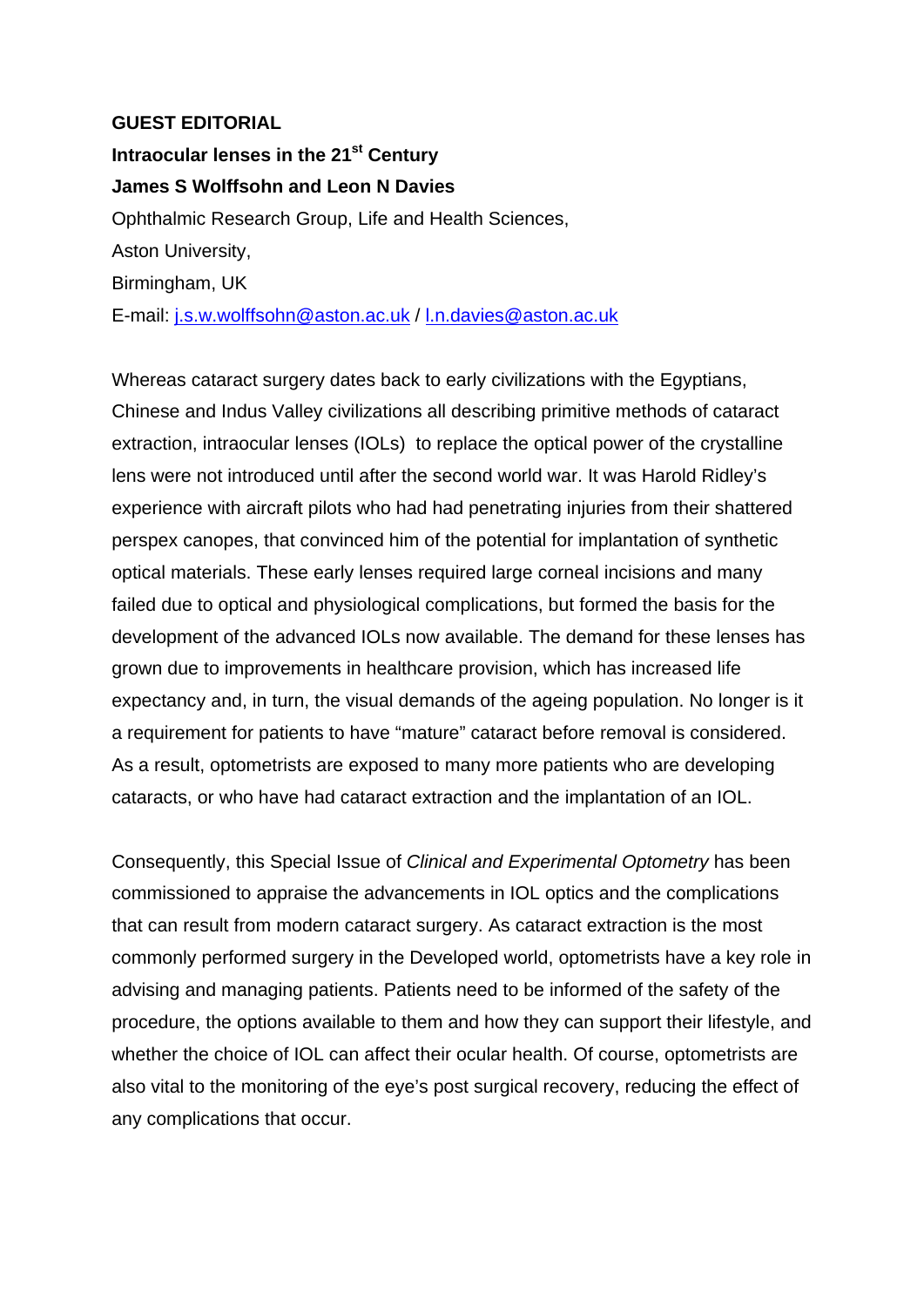In their review Chan, Mahroo and Spalton, highlight the overall high safety of cataract surgery, giving a detailed account of the pre-operative risk factors for complications, intra-operative adverse events and post-operative problems that can occur (add ref?). The impact of co-morbidity, relatively common in elderly patients who develop cataract, is also considered. Emphasising the importance of optometrists, they conclude that the appropriate management of complications often still leads to favourable visual outcomes.

In addition to the putative benefit of square edge optics reducing the prevalence of posterior capsular opacification outlined by Chan *et al*, Edwards and Gibson investigate the role of short wavelength filtering IOLs in protecting the retina (add ref?). In their review, they explore the potential reduction in oxidative stress caused by shorter wavelengths, along with the possible detriments of reducing retinal luminance such as on circadian rhythms, scotopic sensitivity and colour perception.

Rosales and colleagues from Susana Marcos' lab in Spain appraise and demonstrate techniques to measure *in-vivo* IOL tilt and decentration in pseudophakic patients (add ref?). A better understanding and control of these aspects of IOL placement within the eye are critical to the visual outcomes of patients, particularly with more advanced IOL designs.

Buckhurst and colleagues review the growing demand for surgical correction of astigmatism during cataract surgery (add ref?). Although astigmatism can be reduced by on-axis corneal incisions and corneal or limbal relaxing incisions, the outcomes are variable due to wound healing. Implantation of toric IOLs offer a more reliable technique with advances in IOL orientation, haptic design and post-surgical evaluation described.

An evaluation of aspheric compared to spherical IOL optics is presented by Landers and Goggin from Australia (add ref?). There data suggest that although spherical aberrations are reduced by aspheric designs, this does not necessarily have an impact on clinical assessment of visual quality.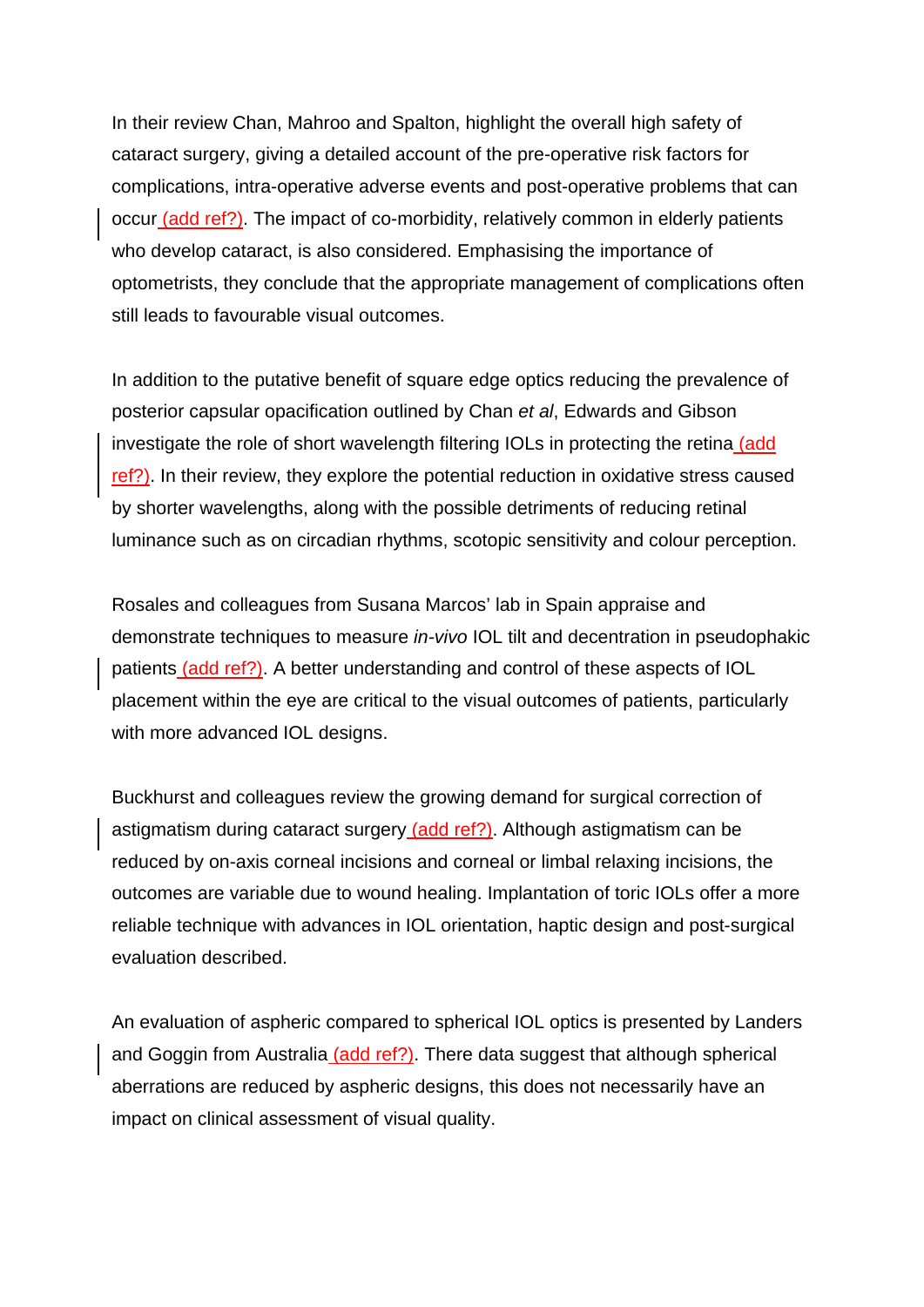Multifocal IOL designs are described in a paper from the Universidad Europea de Madrid and the University of Valencia (add ref?). They cover refractive and diffractive optics and how they impact on visual and optical performance, both generally and in patients who have had LASIK or with high ametropia.

Finally Sheppard and colleagues discuss the developments in 'accommodating' IOLs to overcome presbyopia (add ref?). Objective assessment techniques have shown the first generation of single optic accommodating IOLs to move little in the eye, with any subjective benefits appearing to resulting from lens flexure. Dual optic lenses offer the potential of higher levels of accommodative restoration, although there is limited clinical data. Proposed future designs mainly involve methods to change the IOL surface curvature or to fill and seal the lens capsule with a flexible polymer.

Hence, the invited contributors to this special issue clearly highlight the rapid advancements in IOL designs, which will have a significant impact on the healthy ageing of patients and their vision-related quality of life, as well as on the future of optometric practice.

Papers

10‐046‐RV (R1) IRV 27.03.2010 PRODUCTION 93.6 Chan, Elsie (contact); Mahroo, Omar; Spalton, David Complications of cataract surgery

10‐101‐RV IRV 01.07.10 REFEREES 93.6 Edwards, Keith (contact) Intraocular lens short wavelength light filtering

10‐041‐ED (R1) IRV 24.03.2010 W‐B 93.6 Rosales, Patricia (contact); De Castro, Alberto; Jimenez Alfaro, Ignacio; Marcos, Susana INTRAOCULAR LENS ALIGNMENT FROM PURKINJE AND SCHEIMPFLUG IMAGING

10‐050‐RV (R1) IRV 01.04.2010 W‐B 93.6 Wolffsohn, James (contact); Buckhurst, Phillip; Davies, Leon Surgical Correction of Astigmatism during Cataract Surgery

10‐028‐OP (R1) OP 27.02.2010 W‐B 93.6 Landers, John (contact); Goggin, Michael Ocular preference following implantation of aspheric and spherical intraocular lenses; an intraindividual comparison

10‐051‐RV (R1) RV 10.01.2010 PRODUCTION 93.6 Cerviño, Alejandro (contact); Madrid‐Costa, David; Ferrer‐Blasco, Teresa; Garcia‐Lazaro, Santiago; Montes‐ Mico, Robert Visual and Optical Performance with Hybrid Multifocal Intraocular Lenses